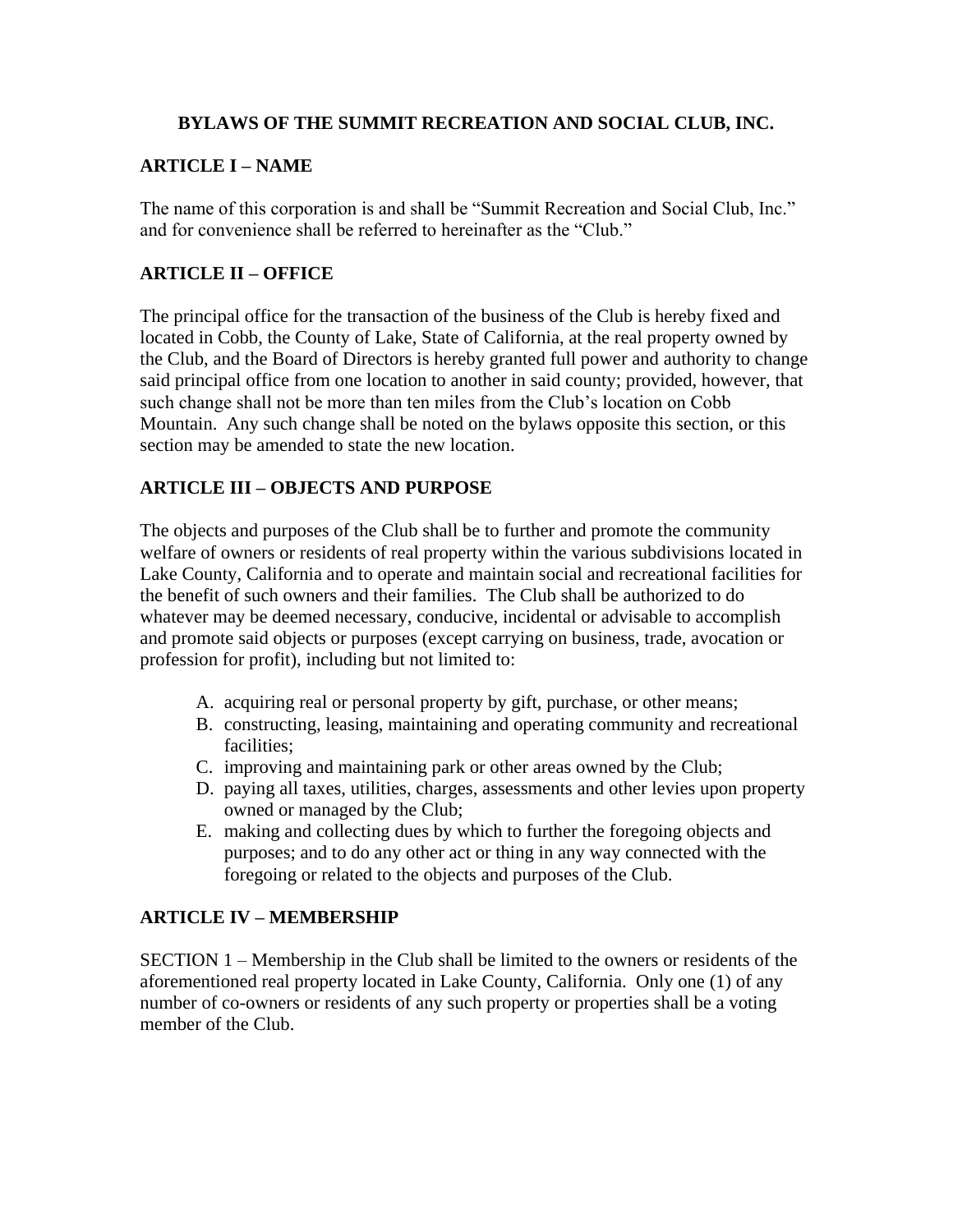SECTION 2 – All persons who become owners or residents of said properties shall, by reason of such ownership, become eligible for membership in the Club, subject, however, to all other qualifications for membership as outlined in these bylaws.

## **ARTICLE V – CERTIFICATES OF MEMBERSHIP AND TRANSFER**

SECTION 1 – Certificates of membership in the Club shall be in such form as the Board of Directors shall designate and shall be issued over the signature of the president or vice president and secretary or assistant secretary. A certificate log shall be maintained which shall show the number, date and name of the member, as set forth in the corresponding certificate.

SECTION 2 – Certificates of membership shall be appurtenant to said member's name.

SECTION 3 – Regardless of any qualification for membership in the Club as herein outlined, a person shall not become a member of the Club unless and until he or she has been approved for such membership by a majority of the Board of Directors. No person shall be entitled to exercise any of the rights or privileges of membership, nor shall any person be subject to any of the obligations or liabilities of membership unless and until a certificate of membership has actually been issued pursuant to SECTION 1 hereof.

SECTION 4 – Membership in the Club is not transferrable or assignable except as specifically provided by these bylaws.

## **ARTICLE VI – MEETING OF MEMBERS**

SECTION 1 – The annual meeting of the general membership shall be held at the Club on the first Monday in September of each year or at such other time as the Board of Directors may determine. Written notice of this (and any) meeting of the general membership shall be mailed to each member entitled to vote at his last known post office address at least seven days prior to the date of said meeting.

SECTION 2 – Special meeting of members may be called at any time by a majority of the Board of Directors or by written petition of not less than 20 percent of the members of the Club entitled to vote. The secretary shall fix a time and place for such meeting and written notice shall be sent to the members of the Club not less than 10 or more days after receipt of such request for a special meeting.

SECTION 3 – The legal quorum for transacting business at this (or any) meeting of the general membership shall be 20 percent of the members; however, if less than that number attends, they may fix a new date and adjourn the meeting without further notice thereof being given.

SECTION 4 – At the annual meeting the president and treasurer shall make reports concerning their accounts and the general business of the Club and such other reports will be made and business transacted as may be properly brought before the meeting.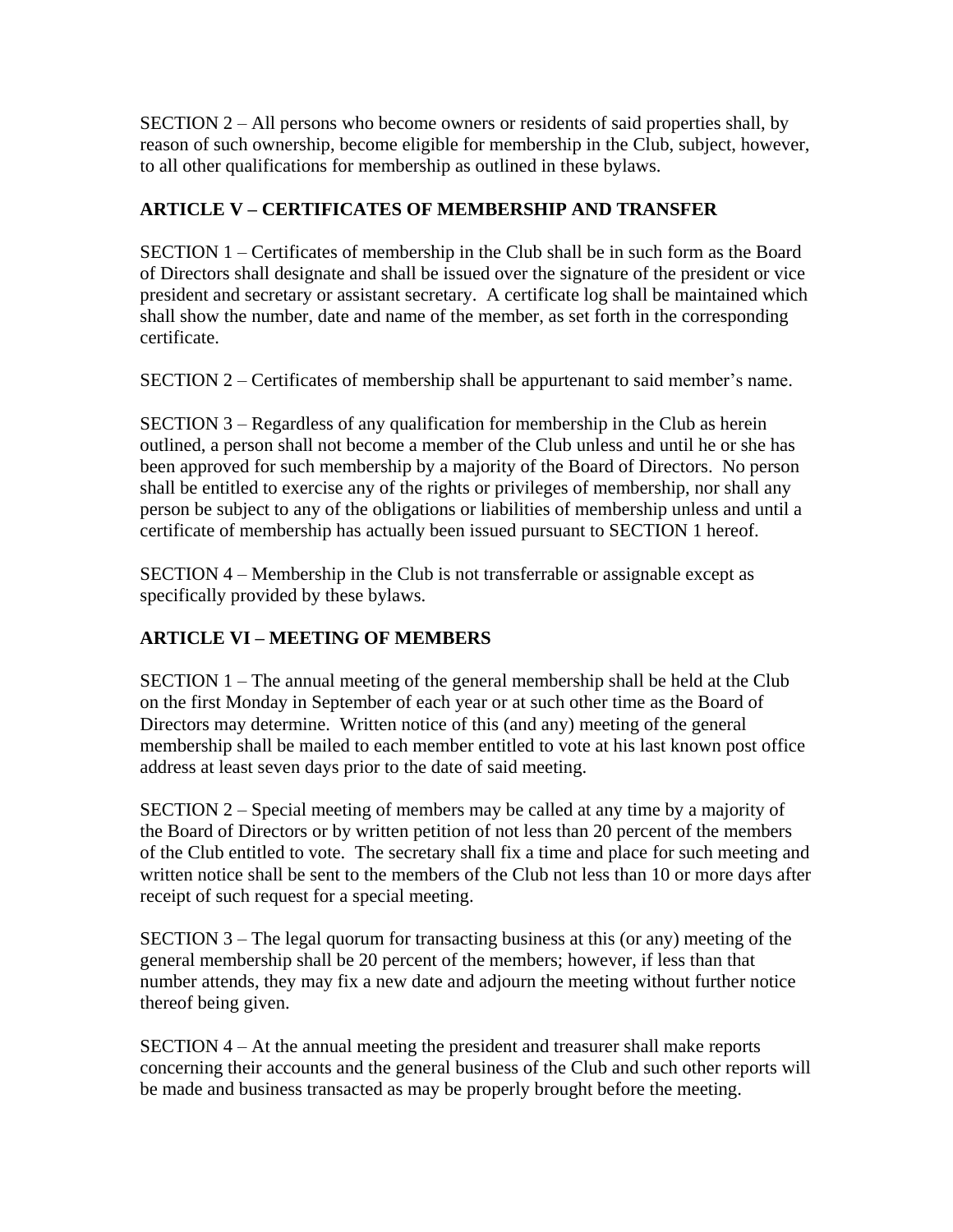Business transacted by a majority vote by a meeting so constituted shall be valid for all purposes except as otherwise set forth in these bylaws.

## **ARTICLE VII – DIRECTOR**

SECTION 1 – The business, property and affairs of the Club shall be managed by a Board of Directors composed of five members. In order to provide continuity in the management and government of the Club, directors shall be elected on a staggered basis. Three directors will be elected in odd numbered years and two will be elected on the even numbered years. Directors shall be elected to serve for two-year terms. Beginning with the election of 1987, however, the two directors receiving the least number of votes shall only serve for a one-year term.

SECTION 2 – The annual election of directors shall be conducted by regular mail in December of each year by secret ballot. Ballots are to be mailed by the secretary to all full voting members of the Club no later than December 5. The completed ballots must be returned to the Club office no later than midnight of the third Saturday of December. All directors shall take office at the first regular meeting in January.

SECTION 3 – The Board of Directors shall have the general management and control of the business and affairs of the Club and shall exercise any and all of the powers that may be exercised or performed by the Club under the law, the Articles of Incorporation, and by these bylaws. The Board of Directors may make and enforce such rules and regulations as they deem necessary, conducive, incidental or advisable to accomplish or promote the objects and purposes of the Club and the use of its property, assets and facilities. The Board of Directors shall meet quarterly on the first Tuesday of January, March, June and September, or at any other time which the president or any two directors may call. The Board may also hold special meeting at any time when called by the secretary upon order of the president or any two directors, and notice of such meetings must be received at least one day in advance of the special meeting. Oral communication, notice by mail, telegraphic messages or electronic mail messages are acceptable notice. Notice for a special meeting may be waived if all directors are present at such meeting.

SECTION 4 – A majority of the directors shall constitute a quorum for the transaction of business, and a majority of such a quorum shall determine any questions except as otherwise provided by law, the Articles of Incorporation or these bylaws; provided, however, that if a quorum not be present the majority of the directors present may adjourn to such future time and place as they shall determine, notice of such adjournment to be given to each director as herein provided for meetings of the Board of Directors.

SECTION 5 – No director shall serve for more than two successive two-year terms. However, a director is eligible for re-election after a lapse of one year. A director may be discharged from the Board by an affirmative vote of the majority of the directors at any meeting of the Board or of not less than three-fourths of the membership of the Club by written ballot, as hereinbefore described. A director so removed must be replaced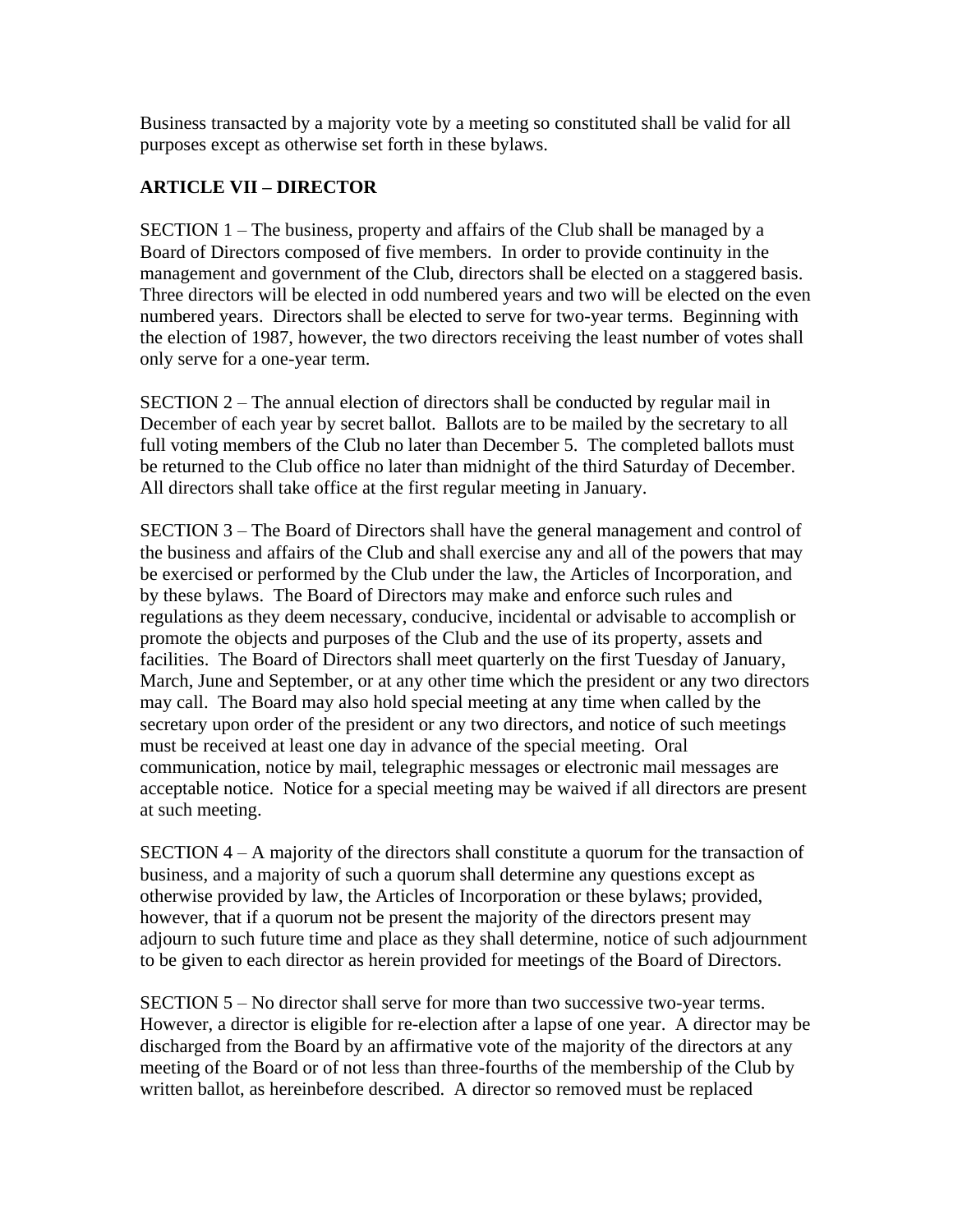forthwith in accordance with the following section. However, if no new persons run for election, a director's term may be extended until the following year's election.

SECTION 6 – Any unexpired term of a director who has resigned or become incapacitated or who has been removed shall be filled by the unsuccessful candidate, if willing to serve, with the highest number of votes at the last annual election. That director shall complete the unexpired term of the director he or she replaced. If the unexpired term cannot be filled with an unsuccessful candidate from the last election, or there has been a tie, the Board of Directors, by majority vote, shall select a new director. The person so selected must meet all the requirements of director nominees as herein set forth.

SECTION 7 – Subject to the limitations of the Articles of Incorporation, these bylaws, and the General Non-profit Corporation Law of the State of California, and in addition to any powers therein granted, the directors shall have the following specific powers, to-wit:

FIRST – To conduct, manage and control the business of the Club and make rules and regulations not inconsistent with the Articles of Incorporation and bylaws, regulating from time to time the affairs and conduct of the Club.

SECOND – Create such committees as in its judgment are necessary for properly conducting the affairs of the Club, and remove any member of such committees. Each of these committees may be composed as the Board determines.

THIRD – Appoint and remove all officers, agents and employees, prescribe their duties, fix their compensation, and require from them security for faithful service if deemed necessary.

FOURTH – Call a special meeting of the members upon written request of at least 20 percent of the members.

FIFTH – Meet regularly, quarterly, for the transaction of the business of the Club. If at any regular or special meeting a quorum not be present, the Board may adjourn from time until a quorum shall be present.

SIXTH – Incur such indebtedness or borrow money for the conduct of business, issue note or bonds of the Club, and sell, convey or lease or encumber real or personal property of the Club, levy and collect assessments (subject to the provisions of these bylaws) upon the membership for the purpose of paying expenses, conducting business, paying debts, or carrying out the purpose of the Club; generally do and perform every act and thing whatsoever that may be given by law to boards of directors.

SEVENTH – Keep a record of all its meetings and acts and of the proceedings of the members, and shall maintain accounts showing that the assets and liabilities of the Club and, generally, the condition of its affairs.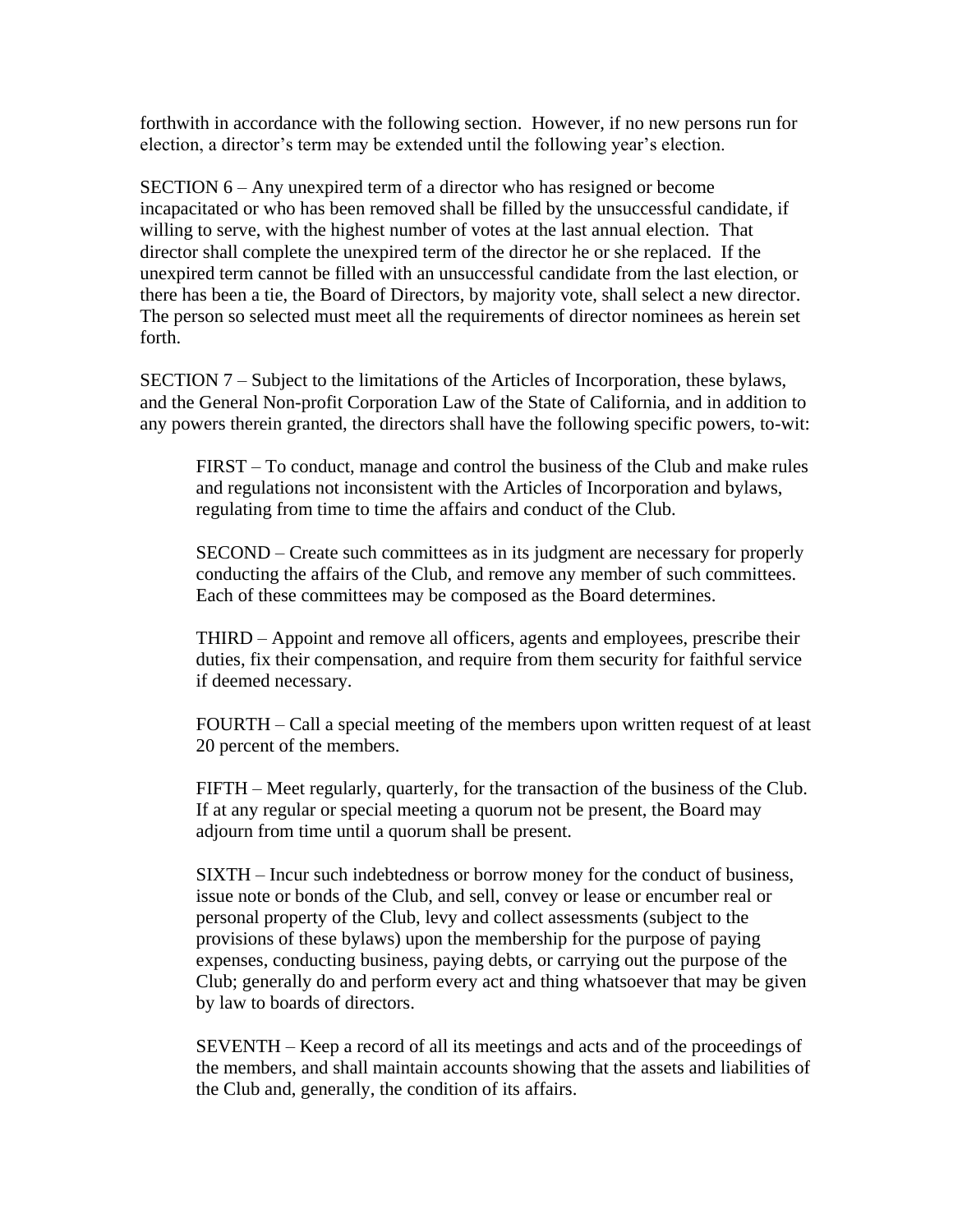EIGHTH – Reprimand, suspend or expel members or impose other penalties or disciplinary measures upon members or persons enjoying the privileges of the Club upon guest cards or otherwise for any infraction or violation of these bylaws, or any of the rules or regulations of the Club, or cause shown.

NINTH – Fix the qualifications by rule or otherwise for the admission or rejection of all applicants for membership of any kind.

TENTH – Provide by general rule for the issuance of guest cards and the use of the Club by guests.

ELEVENTH – Determine the type and number of membership dues and fees.

TWELFTH – Directors shall serve without compensation.

SECTION 8 – At the September meeting of the Board of Directors, a nominating committee shall be appointed which shall not include any member of the Board. All members of the nominating committee must be members in good standing. The committee shall consist of three members who shall nominate the candidates for the Club the first day the Club is open following the meeting. The list shall contain a minimum of two names for each vacancy on the Board of Directors. A notice of said vacancies shall accompany the annual renewal notices. Other candidates, however, may be nominated by regular members of the Club, provided such candidates meet all the requirements for election to the Board. Candidates so nominated must be by written petition of at least 15 members in good standing, not including the signature of the nominee, and be submitted to the nominating committee at least three weeks before the vote.

#### **ARTICLE VIII – OFFICERS**

SECTION 1 – The officers of the Club shall be a president, vice president, secretary and a treasurer, and sergeant at arms. At the option of the Board of Directors, the offices of secretary and treasurer may be held by one person. At the first regular meeting in January or each year the Board of Directors shall elect officers of the Club. These officers shall hold offices for a term of one year or until their successors are duly elected. These officers shall perform the duties prescribed by the bylaws and all other duties usually required for the conduct of the Club's business or mandated by the Board of Directors. Upon vacancy of any officer ship for whatever cause, the Board shall elect a successor within 30 days of the vacancy to serve the remainder of the one-year term. Officers are subject to removal from office by the affirmative vote of three directors at any meeting of the Board, or not less than three-quarters of the full voting members present at a special meeting called for that purpose. The duties of the officers are as follows:

1. The president, or in his absence the vice president, shall:

A. Preside at all meetings of the members of the Club and of the directors.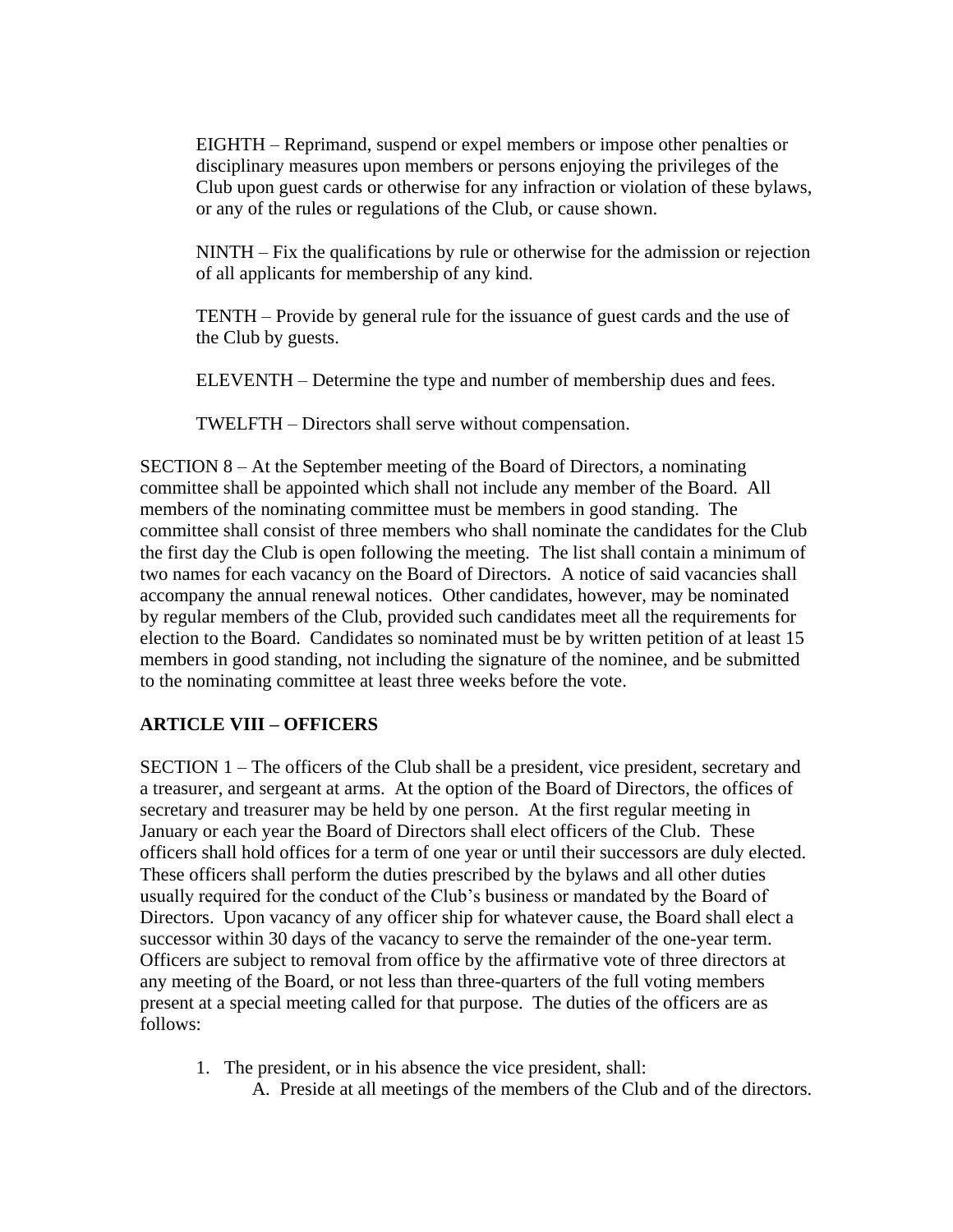- B. Follow and enforce the bylaws and such rules and regulations that may be adopted by the directors and members.
- C. Call such meetings as are herein provided for to be called by him.
- D. Have general supervision over the affairs of the Club.
- E. Sign all certificates of membership, obligations and evidence thereof, contracts, and all other instruments in writing which have been first approved by the Board of Directors.
- F. Call special meetings of the members or the Board of Directors at any time upon such notice as may be provided for in the bylaws.
- G. Generally discharge such other duties as may by required by the bylaws or imposed upon him by order of the Board of Directors. If at anytime the president is unable to act, another member of the Board shall be appointed by a majority vote of the Board to serve as acting president until the president can once again act.
- H. Appoint all chairmen of all committees with the approval of the Board.
- 2. The vice president shall perform such duties as are assigned to him by the president, and in the absence of the president, preside at all meetings of the members and of the Board of Directors, and otherwise perform the duties of the president.
- 3. The secretary shall:

A. Keep a record of the proceeding of the members and of the Board of Directors.

- B. In the absence of the president and vice president at any meeting call same to order to permit the appointment of a director to serve as acting president for the conduct of the meeting.
- C. Give notice of all meetings and maintain the official correspondence of the Club.
- D. Affix the corporate seal of the Club to such documents as these bylaws or as the Board of Directors shall direct, and keep a log of membership certificated and complete and countersign all certificates issued, keep the necessary books therefore, and sign on behalf of the Club all contracts, obligations and evidence thereof, and all other instruments or writings provided for in these bylaws, or which may be directed to be signed by the Board of Directors, and perform such other duties as the Board of Directors shall from time to time require of him.
- 4. The treasurer shall:
	- A. Have a general charge of the books and accounts of the Club.
	- B. Maintain a chart of accounts showing in detail revenues and expenditures as assets and liabilities of the Club and generally the condition of its financial affairs.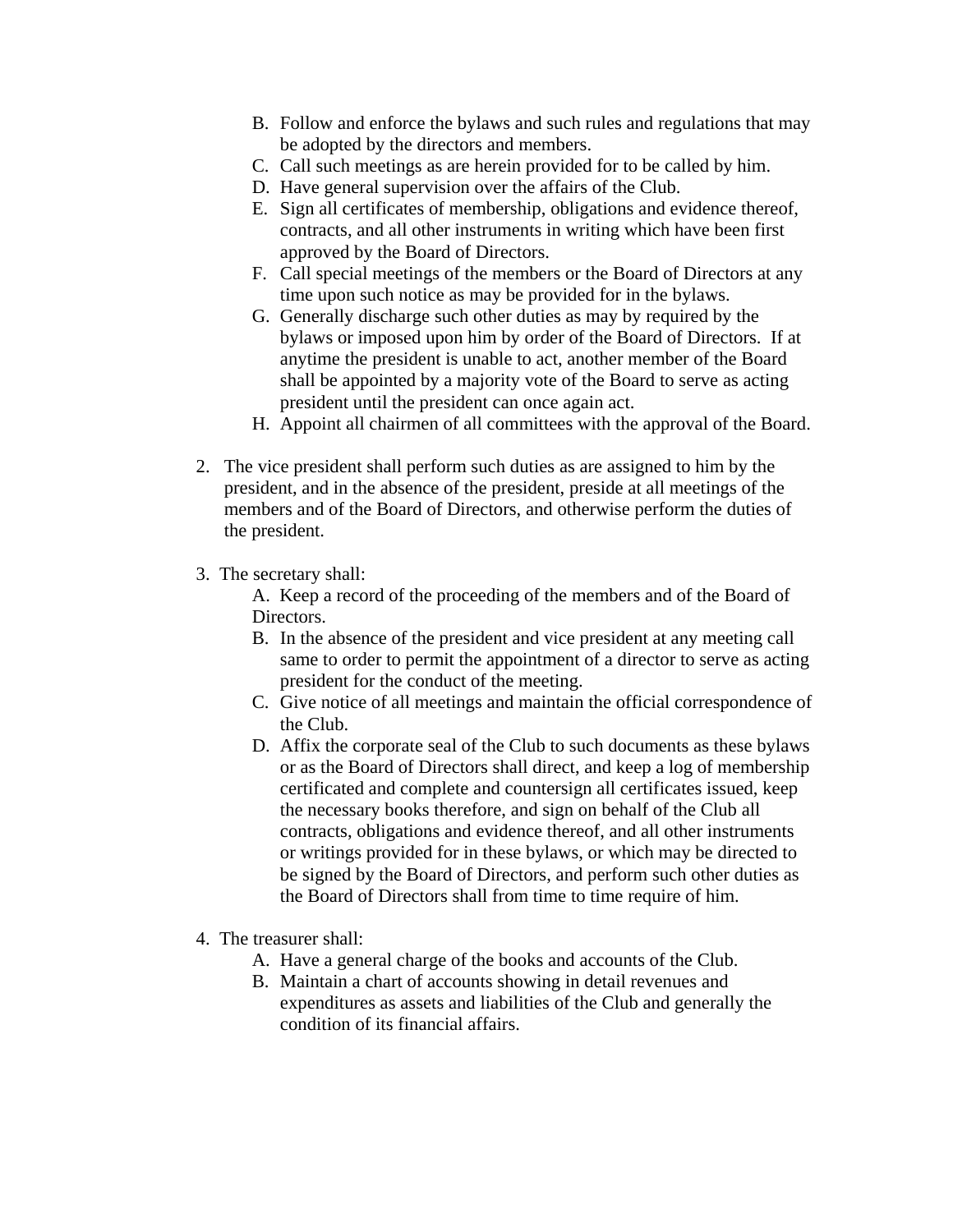5. The sergeant at arms shall oversee volunteer coordination under the control of the board for special projects including maintenance, lifeguards, snack bar coordinator, groundskeeper, janitor, and other duties as assigned.

#### **ARTICLE IX – MEMBERSHIP, DUES, FEES AND OTHER ASSESSMENTS**

SECTION 1 – The membership of the Club shall be comprised of two types of membership: active members and non-active members. Both active and non-active members shall be property owners as hereinbefore described, and the active members shall be those members entitled to use all of the facilities of the Club by virtue of the dues which they pay.

SECTION 2 – Dues, as fixed by the Board of Directors, shall by paid by the members of the Club, both active and inactive, on an annual basis in order to maintain their certificate of ownership in the Club. The annual dues to by paid by all members shall be fixed by the Board of Directors on or before April 1 of each year and shall by based upon a proration of the actual cost of maintaining and preserving the property and assets of the Club.

SECTIONS 3 – In addition to the dues set forth in SECTION 2, the Board of Directors shall fix annual dues to be paid by the active members for the use of the facilities of the Club. These dues shall be based upon a proration of the actual costs for the active dues include short-term consumable costs with a life expectancy of less than one year, as opposed to the long-term maintenance and preservation of the facilities as set forth in SECTION2 above.

SECTION 4 – Written notices of membership dues and the time and manner of paying the same shall be sent to each member of the Club at least one month prior to the time such dues shall become due and payable. The time and place of payment shall be fixed by the Board of Directors.

SECTION 5 – Delinquent dues will be deducted from the cost of the member's certificate if not paid within 30 days from the date they are due and payable according to written notice provided by these bylaws. Such deductions for delinquent dues shall constitute a lien against said member's certificate and preclude the transfer or sale of such certificate. Should such deduction for nonpayment of dues at any time exceed or equal the original value of the member's certificate, said certificate is to be cancelled and all rights and privileges appurtenant thereto are cancelled and revoked and the record of said certificate must be returned to the Club within 30 days of the notice of such termination. Should nay member whose certificate has been encumbered pursuant to the above procedure requests the removal of such encumbrance prior to the termination of said certificate as hereinabove provided, said member shall pay to the Club all sums due for delinquent dues or any other indebtedness, and such encumbrances shall be released forthwith.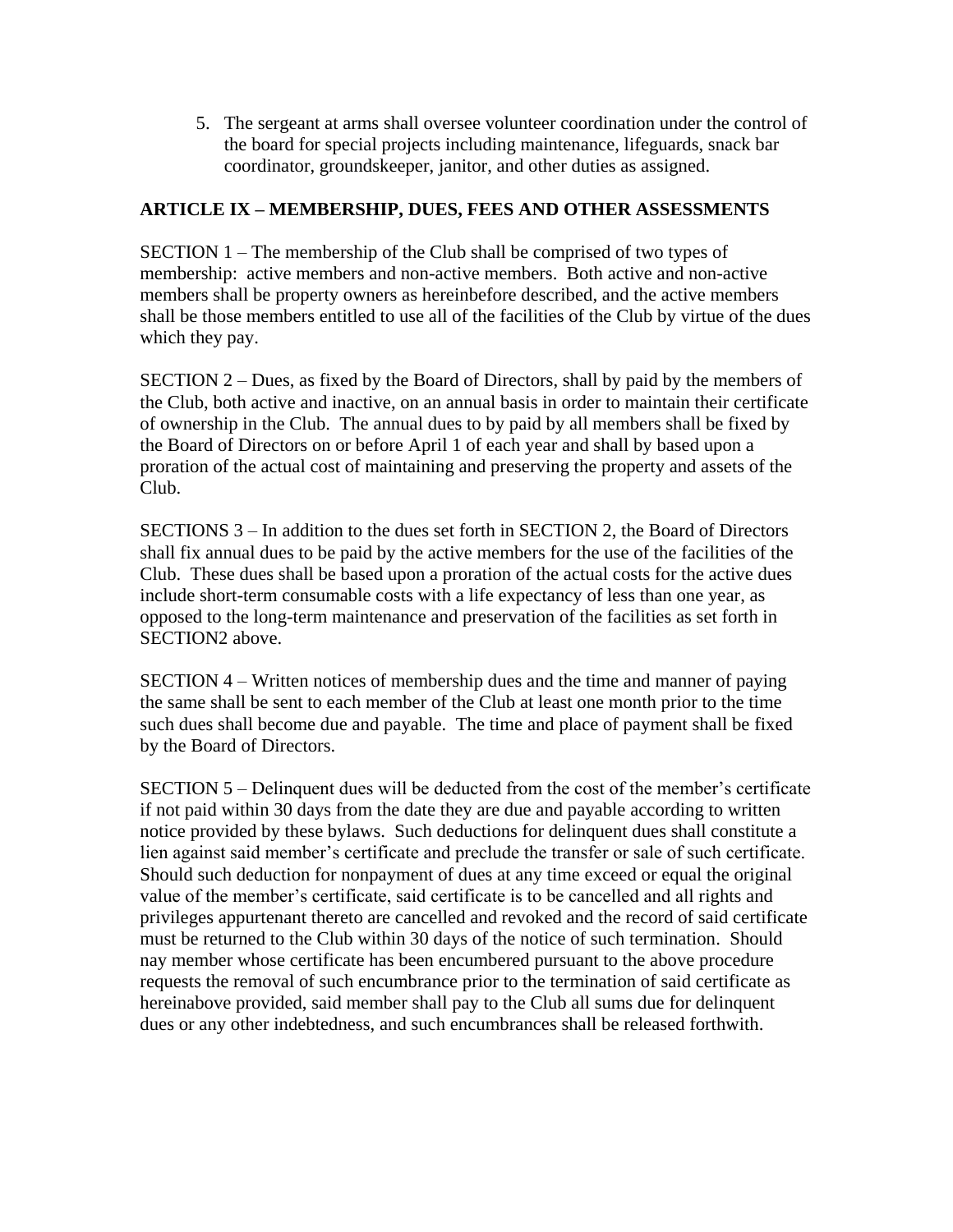SECTIONS 6 – The Board of Directors shall have at all time the power to assess all members not to exceed \$100.00 in any given calendar year and to describe the terms under which assessment is to be paid.

The Board of Directors shall also have at all times the power to assess the members in excess of \$100.00 in any given calendar year: provided, however, that any such assessment shall have been obtained, or until said proposed assessment shall have been approved by a majority of the total of those members present in person or by proxy at a special or regular meeting of the Club, the notice for which states the proposed assessment is an item of business.

# **ARTICLE X – DISCIPLINARY ACTION**

Any member of the Club may be expelled, suspended, or terminated as a member and his/her membership rights terminated by the Board of Directors for unbecoming conduct or for other good cause; provided, however, that before any such order is made, such member shall be provided an opportunity to be heard orally or in writing at least five days prior to the effective date of such order, and such member shall be notified at least fifteen (15) days prior to the effective date of such order. The notice shall be in writing and the reasons for such order stated.

## **ARTICLE XI – DISSOLUTION**

Upon dissolution, either voluntary or involuntary, of the Club after payment of all Club debts, its property shall be sold and converted into money and said money shall be distributed to each member in such proportion as the said member bears to the aggregate number of members.